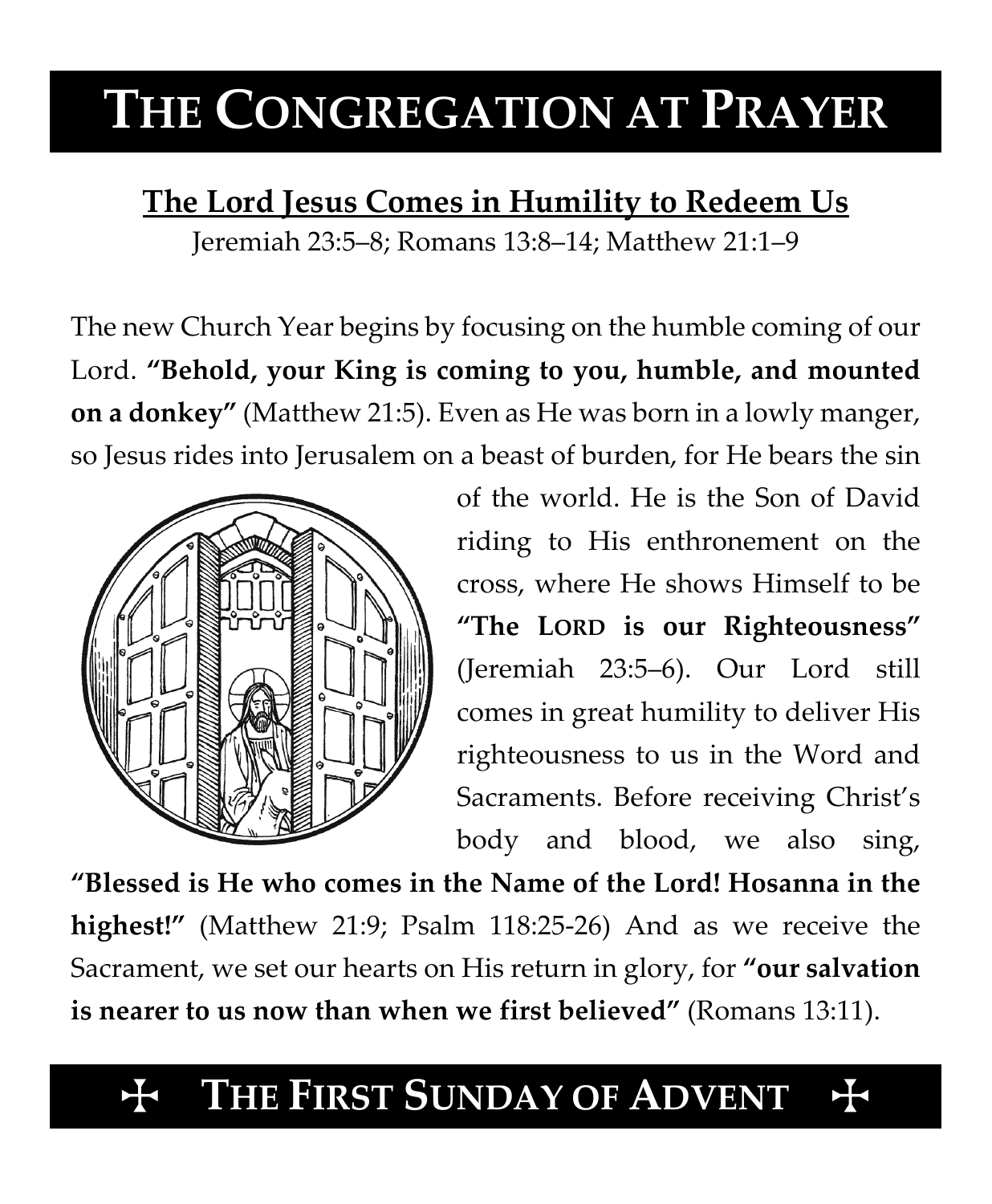#### **INVOCATION** (*make the sign of the holy cross and say*)

In the Name of the Father and of the  $\pm$  Son and of the Holy Spirit.

## **THE APOSTLES CREED**

I believe in God the Father Almighty, Maker of Heaven and earth. And in Jesus Christ, His only Son, our Lord, who was conceived by the Holy Spirit, born of the Virgin Mary, suffered under Pontius Pilate, was crucified, died, and was buried. He descended into hell. The third day He rose again from the dead. He ascended into Heaven and is seated at the right hand of God the Father Almighty. From thence He will come to judge the living and the dead. I believe in the Holy Spirit, the Holy Christian Church, the communion of saints, the forgiveness of sins, the resurrection of the body, and the  $\pm$  life everlasting.

**PSALMODY** *(sing or read out loud each day)*

Psalm 24

## **LEARN BY HEART LUTHER'S SMALL CATECHISM**: The Ten Commandments

*The First Commandment* **You shall have no other gods.**

*What does this mean?*

**We should fear, love, and trust in God above all things.**

### **DAILY READINGS**

|                    | <b>Sunday:</b> Ecclesiastes 3:1-8 | Genesis 1 | 1 Chronicles 1 | Luke 1:1-25    |
|--------------------|-----------------------------------|-----------|----------------|----------------|
| Monday: Psalm 1    |                                   | Genesis 2 | 1 Chronicles 2 | Luke 1:26-56   |
| Tuesday: Psalm 2   |                                   | Genesis 3 | 1 Chronicles 3 | Luke 1:57-80   |
| Wednesday: Psalm 3 |                                   | Genesis 4 | 1 Chronicles 4 | Luke 2:1-21    |
| Thursday: Psalm 4  |                                   | Genesis 5 | 1 Chronicles 5 | Luke 2:22-52   |
|                    | Friday: Psalm 5                   | Genesis 6 | 1 Chronicles 6 | Luke 3:1-22    |
| Saturday: Psalm 6  |                                   | Genesis 7 | 1 Chronicles 7 | Luke 3:23-4:13 |

**HYMN OF THE WEEK** *Savior of the Nations, Come LSB 332*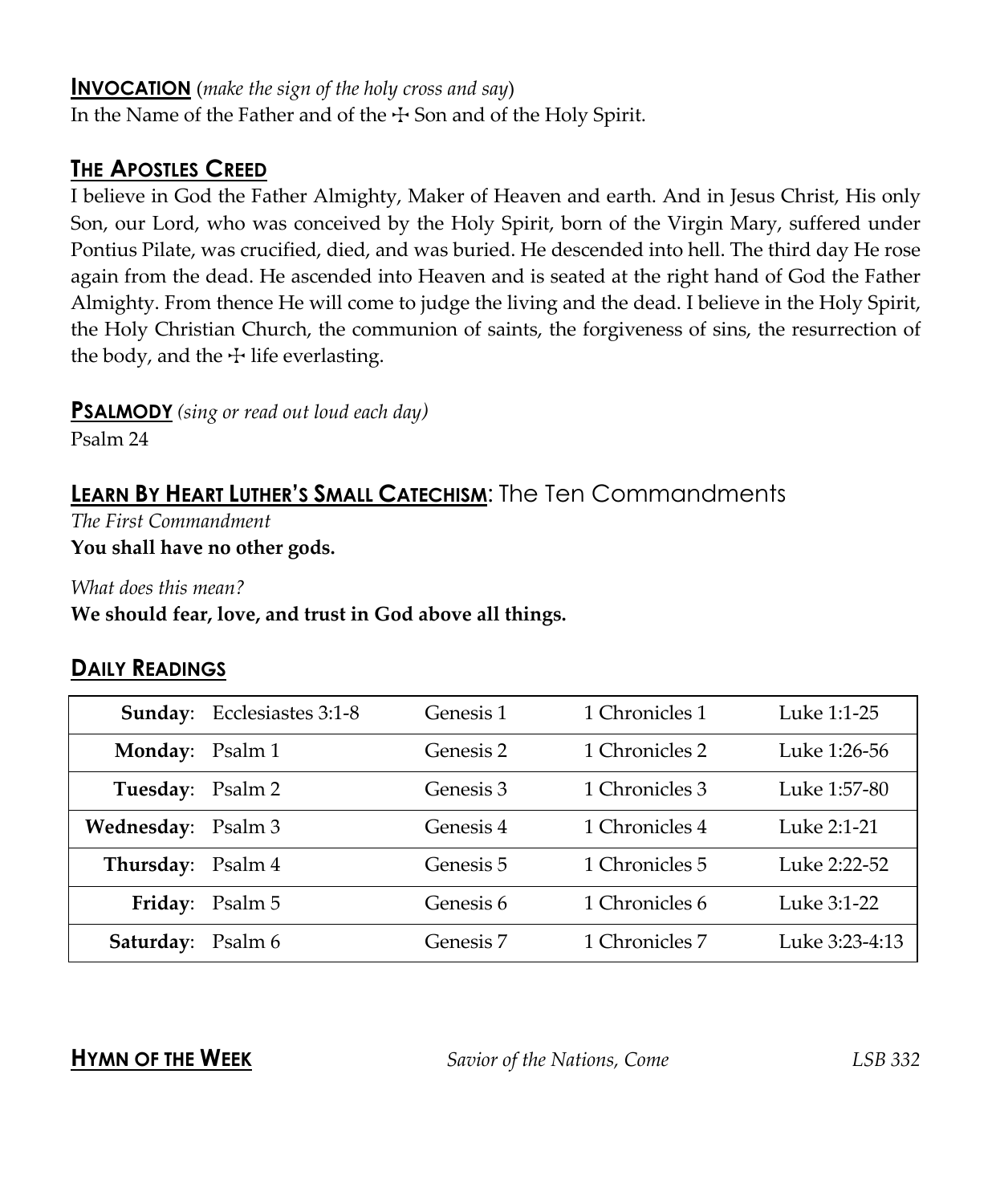## **PRAYERS**

*The following suggestions are offered as an aid in developing the habit of praying for ourselves and others each week:*

**Sunday**: For the joy of the resurrection among us; for the fruit of faith nourished by Word and Sacrament.

**Monday**: For faith to live in the promise of Holy Baptism; for one's calling and daily work; for the unemployed; for the salvation and well-being of our neighbors; for schools, colleges, and seminaries; for good government and for peace.

**Tuesday**: For deliverance against temptation and evil; for the addicted and despairing, the tortured and oppressed; for those struggling with sin.

**Wednesday**: For marriage and family, that husbands and wives, parents and children live in ordered harmony according to God's Word; for parents who must raise children alone; for our communities and neighborhoods.

**Thursday**: For the Church and her pastors; for deacons, teachers, and other church workers; for missionaries and for all who serve the Church; for fruitful and salutary use of the blessed Sacrament of Christ's body and blood.

**Friday**: For faithful preaching of the holy cross of our Lord Jesus Christ; for the spread of His knowledge throughout the whole world; for the persecuted and oppressed; for the sick and dying.

**Saturday**: For faithfulness to the end; for the renewal of those who are withering in the faith or have fallen away; for receptive hearts and minds to God's Word on the Lord's Day; for pastors as they prepare to administer and for people as they prepare to receive Christ's holy gifts.

Stir up Your power, O Lord, and come, that by Your protection we may be rescued from the threatening perils of our sins and saved by Your mighty deliverance; for You live and reign with the Father and the Holy Spirit, one God, now and forever.

O Lord, look down from Heaven. Behold, visit, and relieve Your servants who stand in need of our prayers: **[insert the names of family members, friends, church members, government officials, those in need, etc.]** Look upon them with the eyes of Your mercy. Grant them comfort and sure confidence in You. Defend them from all danger, and keep them in perpetual peace and safety, through Jesus Christ, our Lord.

Our Father who art in Heaven, hallowed be Thy Name, Thy Kingdom come, Thy will be done on earth as it is in Heaven; give us this day our daily bread; and forgive us our trespasses as we forgive those who trespass against us; and lead us not into temptation, but  $\pm$  deliver us from evil. For Thine is the Kingdom and the power and the glory forever and ever.